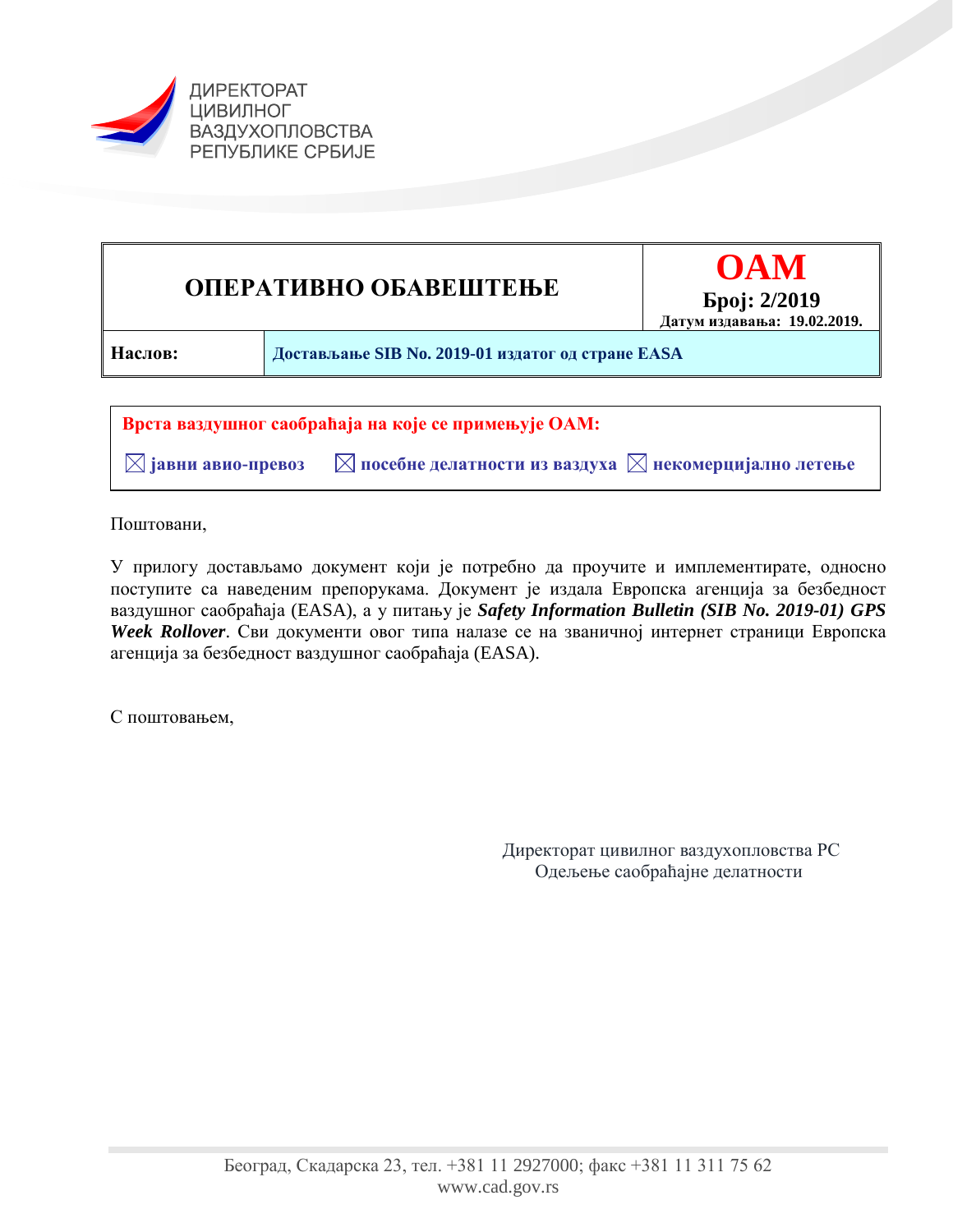

**Safety Information Bulletin Operations – ATM/ANS SIB No.: 2019-01 Issued: 11 February 2019**

# **Subject: GPS Week Rollover**

## **Ref. Publications:**

ICAO Annex 10, Aeronautical Telecommunications, Volume I, Radio Navigation Aids.

### **Applicability:**

Pilots and air operators who use global positioning system (GPS) receivers in on-board systems, air navigation service providers, competent authorities.

### **Description:**

The purpose of this SIB is to raise stakeholders' awareness concerning the potential adverse effects of the GPS week rollover on systems that are used for navigation or time synchronisation. The GPS provides position, navigation and timing information to many systems used in aviation: on-board Global Navigation Satellite Systems receivers, Flight Management Systems, Enhanced Ground Proximity Warning Systems, Air Traffic Management Systems, and Surveillance Systems.

Among other messages, the GPS transmits the date and time in a specific format that consists of the current week and the current number of seconds in the week.

However, the field that contains the week number is a 10-bit binary number. This limits the range of the week number to 0 – 1023, or 1024 total weeks. The GPS week zero started 06 January 1980, and the first reset of the 1024 weeks counter happened on 21 August 1999. The next reset of the week counter from 1023 to zero will be on 06 April 2019.

To mitigate any adverse effects of the GPS week rollover, GPS receiver manufacturers often shift the 1023 window with reference to another date within the receiver. One common method is to use the date of the firmware as a reference. Using this method, the problem could also occur, but on a different date and in a different year from the actual GPS rollover date. More details can be obtain from the [US Homeland Security Memorandum.](https://ics-cert.us-cert.gov/sites/default/files/documents/Memorandum_on_GPS_2019.pdf)

As the GPS time is ahead of UTC time by 18 seconds, the GPS week rollover will occur on Saturday 06 April 2019, at 23:59:42 UTC.

At this time, the safety concern described in this SIB does not warrant the issuance of an operational directive under Commission Regulation (EU) [965/2012,](https://eur-lex.europa.eu/eli/reg/2012/965/2014-02-17) Annex II, ARO.GEN.135(c), nor any safety directive action under Commission Regulation (EU) [139/2014,](https://eur-lex.europa.eu/legal-content/EN/TXT/?uri=CELEX%3A32014R0139) Annex II, ADR.AR.A.040.